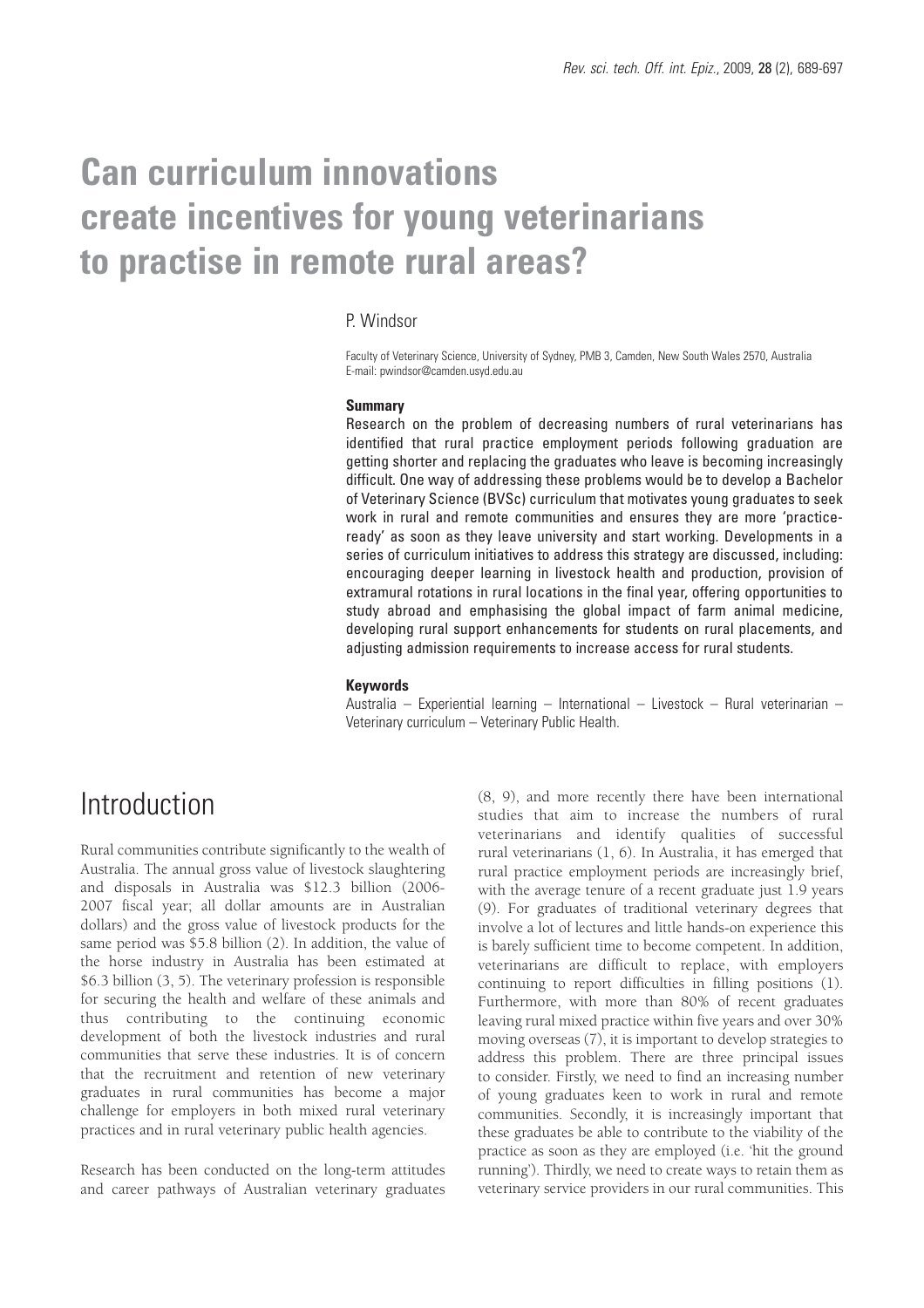paper describes our attempts to address the first and second issues through multiple strategies, mainly involving curriculum development.

# Our strategic approach to teaching and learning

The Faculty of Veterinary Science at the University of Sydney has a culture of shared leadership in promoting our vision of world leadership 'in veterinary education, animal science and research focused on the health and welfare of animals and benefit to the community' (13). In 2000 we implemented a new curriculum with a lecture-free final year commencing in 2004, to provide Australian veterinary undergraduates with the best possible preparation for and induction into their veterinary career. In 2002, the teaching group in farm animal medicine at the University of Sydney implemented several new strategies to more strongly engage senior veterinary students in their learning in livestock medicine and veterinary public health. These strategies aimed to address the national deficit of graduates committed to the Australian rural industries and willing to seek careers in veterinary public health (4, 7). As the study of veterinary public health and livestock medicine prepares students for careers that have an international impact, the introduction of these strategies was also in line with the university policy of encouraging graduates to have a sense of global citizenship. The strategies are in part driven by a perception that the established universities in Australia have been failing to address the needs of rural and remote communities and there is an ever-increasing 'country/city divide' in the priorities and values of rural and urban communities. This has been of increasing relevance, with most rural communities struggling with the impact of prolonged drought and increasing community concerns about welfare practices on farms, such as mulesing (the removal of strips of wool-bearing skin from around the breech of sheep to prevent blowfly strike) (10).

Our curriculum aims to support, influence, motivate and inspire students to learn more effectively. However, for many years our annual student intake of between 120 and 130 (which includes 20 to 30 international students) in the Bachelor of Veterinary Science (BVSc) degree has been increasingly dominated by students from urban backgrounds with little knowledge of, or experience in, rural communities and livestock husbandry. As it is our aim that a significant number of our graduates will serve and eventually lead developments in the livestock industries in both private and public practice roles in Australia and other countries, it is crucial that we develop creative ways to inspire students to develop livestock industry interests and encourage them to engage with members of rural and remote communities, including those in developing countries. To enable students to learn more effectively, we introduced a series of innovations in teaching and research in livestock health and production that encourage students to engage with rural communities. This paper will discuss the implementation of this strategy through several approaches, including:

– encouraging deeper learning in livestock health and production in the curriculum

– the provision of extramural rotations in rural locations in the final year of study

– internationalising the curriculum, i.e. highlighting the international impact of rural industries and offering opportunities to study abroad, to co-operate with students in other countries, and to learn about animal health policies and procedures in different areas of the world

– developing rural support enhancements for students in rural locations

– adjusting admission requirements to increase the numbers of rural students.

### **Encouraging deeper learning in livestock health and production**

To engage more students in rural issues, we have continuously improved three new units of study that were introduced in 2002 and 2003 to encourage deeper learning for our fourth- and fifth- year students in livestock issues (Table I). Ruminant Health and Production (RHP) in year 4 of the BVSc is delivered at a country campus just outside Sydney. This campus contains multiple learning venues, including:

- new lecture theatres and a computer laboratory
- refurbished research laboratories and library facilities
- a mixed practice clinic with equine specialist facilities
- an ambulatory bovine clinic
- a dairy research unit with a large commercial dairy
- a piggery
- a poultry and nutrition unit
- a ruminant reproduction research unit
- a genetic research unit with a sheep dairy

– multiple farms, including access (within one and a half hours) to a 7,500 hectare commercial farm with 15,000 wool sheep and a herd of Angus beef cattle (500 head).

In the RHP course, students engage in lectures, practicals and tutorials, supplemented by a substantial e-learning portfolio of case studies known as TILHAPs (teaching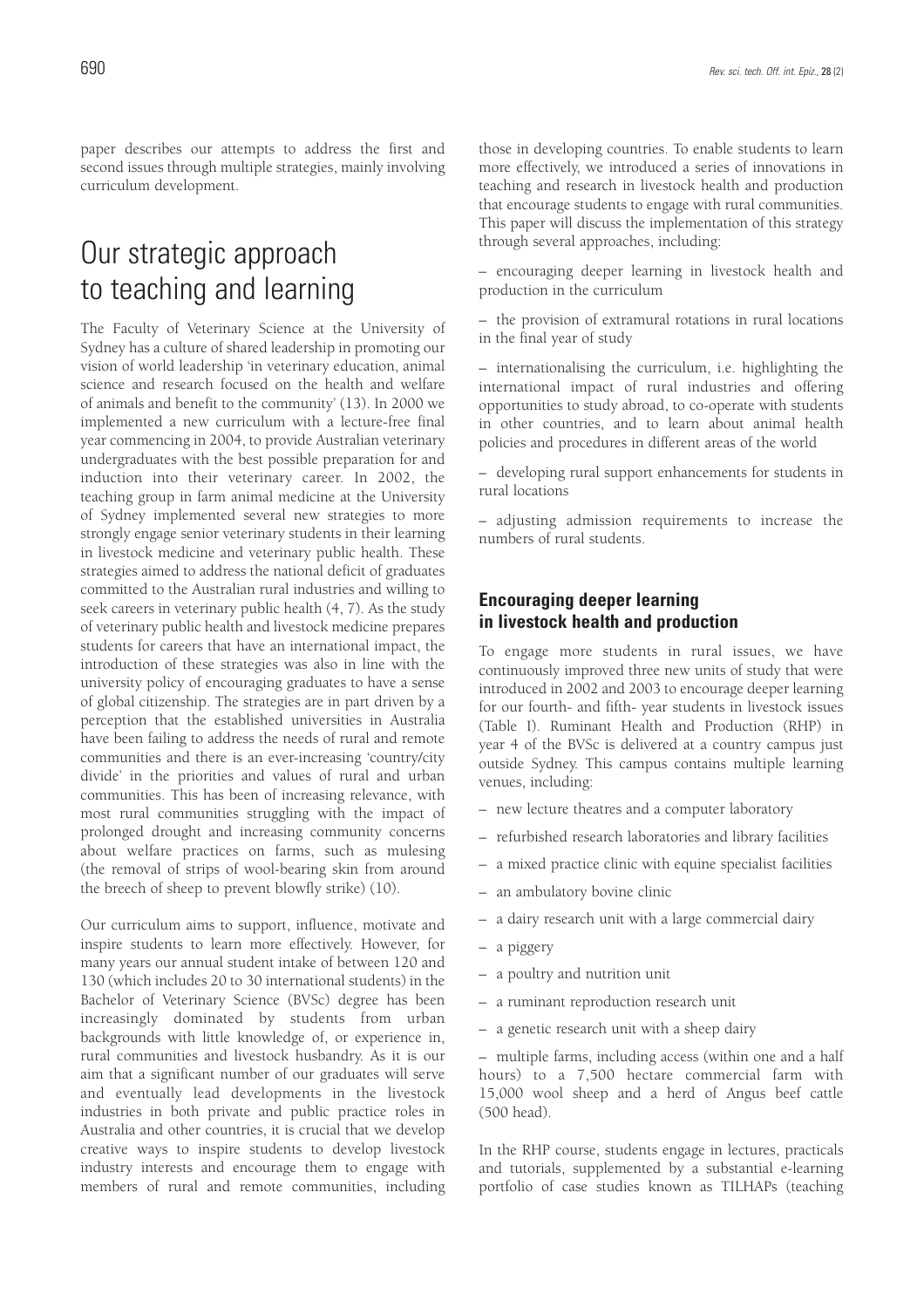**Table I Units of study at the University of Sydney designed to encourage in-depth learning of livestock issues**

| Unit of study   | <b>Unit name</b>                         | <b>Credit</b><br>points | Location         | <b>Semester</b> |
|-----------------|------------------------------------------|-------------------------|------------------|-----------------|
| <b>VETS4224</b> | <b>Ruminant health</b><br>and production | 10                      | Camden<br>campus | 8               |
| <b>VETS5358</b> | Rural public practice                    | 4                       | Extramural       | 9 and 10        |
| <b>VETS5357</b> | Rural mixed practice                     | 4                       | Extramural       | 9 and 10        |

innovations in livestock health and production). The TILHAP portfolio now comprises over 70 cases. Up to 28 cases are used per semester, linking 'real' field cases to industry websites and using many of the 10,000 images and 65 videos of livestock disorders from OLIVER (our online library of images for veterinary education and research). Students use group learning to prepare oral presentations and case summary documents for loading onto the website discussion board. This learning experience encourages high-level development of communication and research competencies, preparing students for life-long professional learning. In addition, the OLIVER images and case studies have been incorporated by other staff into pre-clinical e-learning modules and are valued by students, staff and affiliates, providing earlier curriculum exposure of students to livestock disease and substantial material for oral presentations and publications (15). The Course Evaluation Questionnaires (CEQ) and Unit of Study Evaluation (USE) reports for RHP routinely show high-level student satisfaction with this unit and enable ongoing improvements in the learning activities. In particular, the USE reports enabled enhanced 'delivery of feedback from staff' and 'student participation as an active learner'. The reports also identified that students recognised that the on-line component led to more effective learning (12, 14, 16). In 2010 the unit will incorporate the equine studies unit and be delivered over two semesters as Large Animal Health and Production to increase the time available for animal-handling skill development.

### **Provision of extramural rotations in rural locations**

The lecture-free final year in the BVSc (semesters nine and ten) includes both intramural and extramural experiential learning for our future graduates. As students are given provisional registration under the Veterinary Surgeon Act, enabling them to perform acts of veterinary science under supervision, we designate them as 'interns' and expect them to display and measure their increasing professionalism throughout their fifth year. The interns spend almost half their year working in the clinics in

Sydney and Camden, and for the remainder they are required to work in multiple rural locations. When working in these rural locations students complete two final units of study: Rural Public Practice (RPP), where students work under the supervision of affiliate veterinary public health professionals, and Rural Mixed Practice, where the interns work in rural veterinary practices. Rural Public Practice is aimed at ensuring that our graduates develop an understanding of the importance of veterinary public health. They learn how disease surveillance, biosecurity and emergency management systems support international trade in livestock products and contribute directly to rural community welfare. The rotations include placements with veterinarians at the Department of Primary Industries (DPI) in New South Wales (NSW) or in another state, the Rural Lands Protection Boards (RLPBs) in NSW, the Australian Quarantine Inspection Service, the Australian Animal Health Laboratory (Commonwealth Scientific and Industrial Research Organisation [CSIRO]), and numerous international veterinary public health agencies in many countries. The RPP programme is the first programme of its type in Australia and its creation required significant legislative change, negotiations with stakeholders, resource development and sustained development of collegiate relationships with affiliates in many public health agencies. On completion of RPP, our interns are able to describe the key roles of 'rural public practice' veterinarians and are expected to:

– apply field or laboratory skills in pathology, epidemiology and medicine to improve production animal biosecurity, food safety and welfare

– reflect on and discuss the unique role of veterinarians involved in rural public practice agencies in contributing to the international livestock industry

– communicate to rural communities through extension and education programmes

– design and implement a disease investigation and present this in a professional scientific report.

In gaining 'hands-on' understanding of veterinary public health through RPP, our interns work with affiliate supervisors providing evidence-based management of rural community and livestock issues, including drought management, animal welfare, disease diagnosis, surveillance and control, food safety and security, emergency disease preparedness, invasive animal management and control of zoonoses. Recent examples of the important role of RPP have been: the contribution to global avian influenza management of our interns working in Southeast Asia (especially Hong Kong and Singapore), the provision of drought support for a significant proportion of Australia, the eradication of equine influenza from NSW and Queensland, and the control of an anthrax outbreak in the Hunter region of NSW. An example of the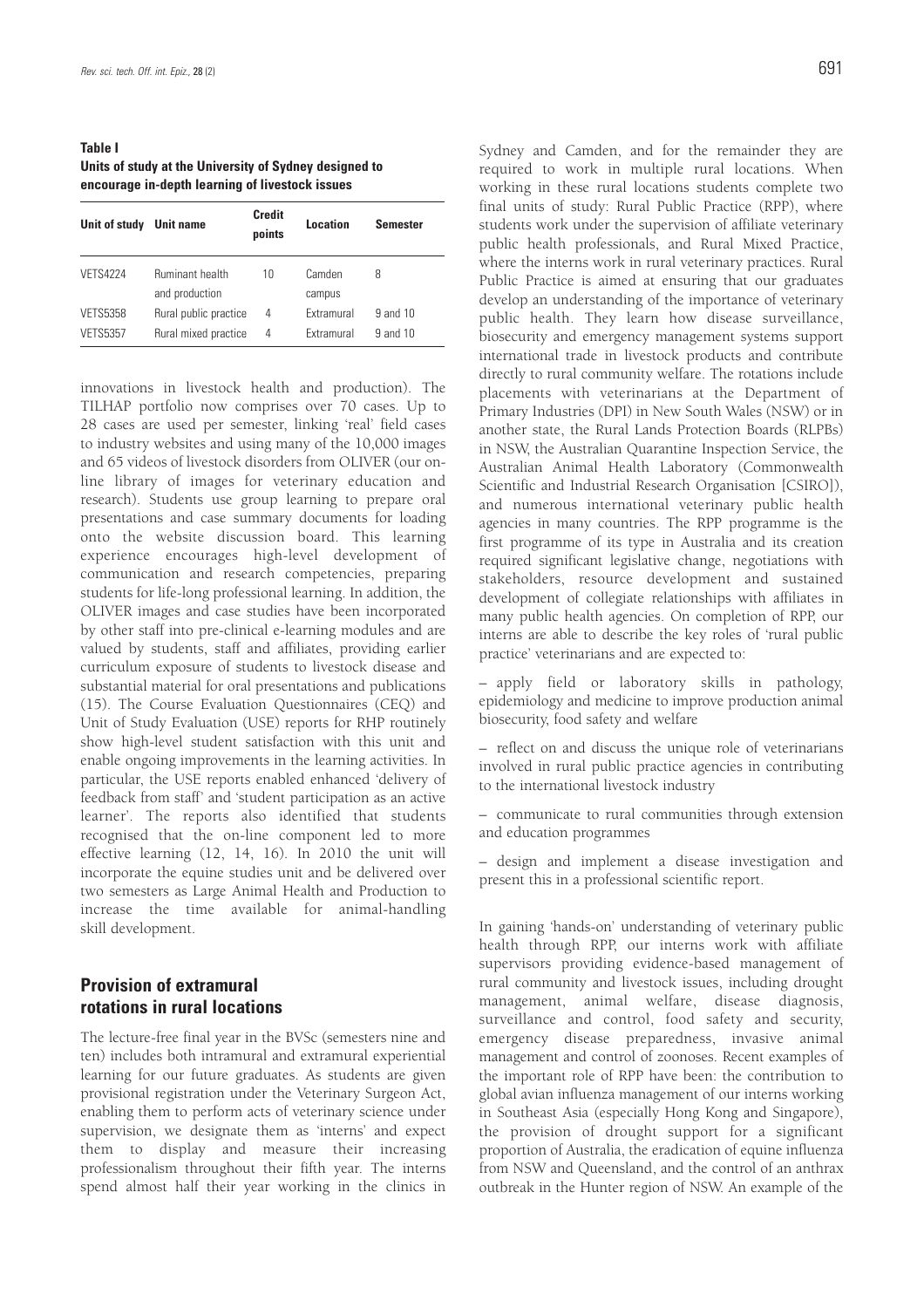impact of the learning experience in RPP is quoted from the reflective journal of an intern with an urban background placed with the RLPB in Wagga Wagga during the drought in early 2007. He was faced with an elderly farmer who was not able to manage his starving lice-infested sheep:

'The situation was tragic. It can only be from first-hand experience like this, that one can truly understand the consequences of drought. This experience provided me with heightened awareness of our professional role in supporting farmers and highlights the ignorance of citydwellers.'

The RPP unit has been strengthening the relationships of the faculty and university with our many stakeholders in the institutions in which our interns work. Our affiliates have recognised that our interns are very useful to their work, with the significant assessment tasks required of our interns in RPP providing the supervisors with a competent 'researcher' for a month. In turn, as interns routinely conduct necropsies of ruminants during their placements, RPP provides remote area case investigations and assists in addressing deficits in livestock pathology services on campus. We audit the quality of this learning experience and have instituted a pathology training course for the affiliate district veterinarians (DVs) to enhance their mentoring of students in disease investigation. Interns complete a written scientific report of 2,000 words at publication standard and a reflective journal of 500 words that is placed on the on-line discussion board for comment by the course co-ordinator and other interns. Students are also given a communication task by their supervisor that is assessed using ten professional development criteria. The results of these three assessments are integrated into a unit of study feedback form with grade descriptors and a comment welcoming our interns into the profession. The assessments enable the awarding of two prizes, the McGarvie Smith Institute Fund Prize for outstanding work in RPP, and the Australian College of Veterinary Scientists Epidemiology Chapter Award for an outstanding contribution to applied epidemiology.

Close monitoring of the student intern learning experience in RPP is carried out through continual review of intern reflective journals on-line through the unit discussion board and the exit survey data collated annually. It has been pleasing to note that as expectations of students and affiliate supervisors have become more aligned, the percentage of students in the exit survey expressing overall satisfaction with RPP has risen from 91% in 2005 to 100% in 2007. The percentage of students describing the teaching, supervision and mentoring provided by affiliates as 'satisfactory' rose from 78% to 92% in the same period. Other recent survey data show that, on completion of their fifth year, 78% of interns agree that the rural experience gained during their course increased their interest in working in rural or remote communities and 56% agree that their BVSc course has increased their interest in working in a veterinary public health agency at some stage in their career (Windsor, unpublished data). There has also been a very high level of recognition of the importance of this unit in the reflective journals of interns, as this example shows:

'This rotation was enjoyable, challenged my anticipated career, making me consider a research position career and has been exceptionally useful in preparing me for the profession.'

### **Internationalisation of the curriculum for global citizenship**

In RHP and RPP we seek to motivate our students to 'internationalise' their career aspirations so that they can contribute to improving international livestock health. One of the aims of the university is to equip graduates for global citizenship, and in RPP, many of our interns are located in veterinary public health agencies outside Australia. Our many international students (about 20% to 25%) are encouraged to undertake their RPP rotation in their own country. By means of on-line web discussion groups, students are able to exchange information on policy and procedures (including quarantine processes) for disease surveillance and the control of transboundary and other diseases exotic to Australia (e.g. bovine tuberculosis and brucellosis, foot and mouth disease and highly pathogenic avian influenza). In addition, we have recently begun using our international research projects to host our interns and Honours and PhD students, supported by funding from the Australian Centre for International Agricultural Research and the Australian Biosecurity Cooperative Research Centre. This enables international research-led teaching to be incorporated into the learning experience for our interns. There is considerable interest from students wishing to undertake their RPP placements in Cambodia and Laos and other developing countries in projects that aim to address rural poverty through animal health and production interventions (17, 18). In 2008 we had a successful intern placement in Cambodia and in 2009 we will have three Honours students placed in Laos for up to three months and a RPP intern placement in Cambodia for a month.

### **Rural support enhancements**

In 2007, the University of Sydney established the Rural Focus Group (RFG). This committee aims to increase the support for students and staff working in rural areas and promote the interests of the university in rural communities. The RFG consists of academics from all the non-health faculties of the university and forms a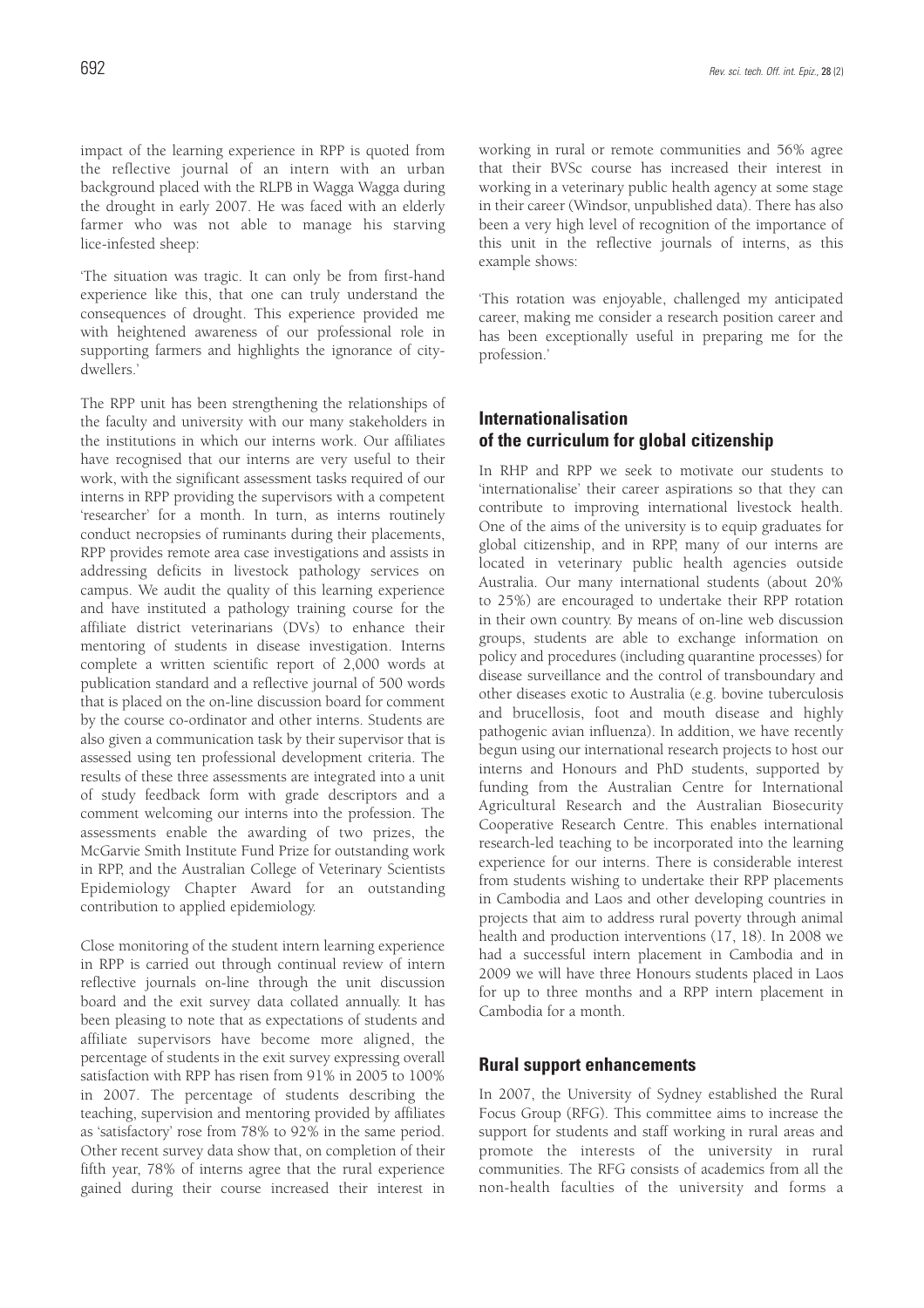companion to the Rural Health Group, whose members come from the health faculties. A key brief is to motivate students to spend more learning time in rural areas, encouraging their interest in returning to these communities following graduation. In 2008 the RFG obtained a Teaching Improvement Fund (TIF) grant to audit existing university programmes that involve rural placements, in order to co-ordinate them more effectively. This will enable students from the non-health faculties to share in initiatives organised by the health faculties, such as bus tours to examine student facilities in central-western NSW and medical student accommodation facilities. For 2009, the RFG obtained a further TIF grant to establish two pilot learning 'hubs' in country areas of NSW (Dubbo and Broken Hill). The hubs will provide improved services for students to complete their professional placements, fieldwork or research, including accommodation, internet access, teaching facilities and other infrastructure and services, enabling students from across the university to live in a rural community and work on local problems with fellow students and members of the community. For example, our veterinary student interns located in the hub and involved in drought work with livestock producers can interact with education students committed to drought information in local schools. The rural hub project is also identifying the additional infrastructure required for placements and supporting programmes that raise awareness of social, cultural and racial issues significant to rural communities. This initiative promotes experience of cultural diversity and equity among students and the success of the TIF grant projects may lead to a 'scaling out' of the rural hub concept to other rural communities hosting our students. This would enable greater participation of our interns in rural hubs. An additional objective of the RFG is to attract more students from rural communities to attend the University of Sydney and the TIF will be surveying rural families to try to discover what would encourage young people from these communities to choose the university for their tertiary education. The RFG has also been conducting rural school visits and attending rural field days and agricultural shows to promote the rural focus of this university.

#### **Adjusting admission requirements**

In NSW and the Australian Capital Territory entry into university is dependent on the Universities Admission Index (UAI). The UAI is a number between 0 and 100 that is allocated to all school leavers on the basis of their results in the high school examinations. Performance in these examinations is often not as good in rural areas as it is in urban areas and there was concern that even the best students in rural areas were unable to gain access to the University of Sydney because of the extremely high UAI required. To address these concerns the

faculty has recently made an adjustment to the criteria for admission to the BVSc under the Rural Students Entry Scheme. Current NSW Higher School Certificate or interstate equivalent applicants may be offered a place in this scheme if they meet a number of criteria, as follows:

– their UAI is not more than five points below the main round cut-off mark for the year of entry

– they have completed at least the last four years of secondary education at a rural school ('rural' is the area encompassing the rural NSW Area Health Service regions or the equivalent definition of rural applicable to other states; all of NSW is considered rural, with the exception of Sydney, Central Coast, Newcastle, Wollongong, the Blue Mountains and their surrounding areas)

– they have had a permanent home address in a rural area for a period of at least four years at any time prior to their application

– they are able to demonstrate a commitment to an animal-related career in a rural setting (this may include a record of involvement and achievement in community affairs at school or local community level in a rural environment).

It is expected that this scheme will assist a small number of country students that would have previously just missed out on places in our BVSc degree.

# **Discussion**

The faculty has significantly altered the curriculum to 'blend' a diverse array of student learning experiences that develop the graduate attributes of teamwork, communication, research, independent learning and global citizenship. These learning experiences begin in the pre-clinical curriculum and are then developed in the fourth year and applied in rural and remote locations in the fifth and final year. Our innovations in livestock teaching in RHP in the fourth year of the curriculum enable fifth-year interns to be tasked by their affiliate supervisors with many independent learning activities, including: conducting workshops for farmers, preparing press releases and extension articles, developing applied research projects and writing scientific papers for webbased and written publications. The feedback we obtain through supervisor report forms and supervisor surveys has shown that the attributes of our interns are highly valued by affiliate supervisors. Supervisors are often particularly impressed with their 'communication, computer and information skills', as well as their 'enthusiasm' and their 'knowledge of diseases'. Many affiliate veterinarians have become highly skilled at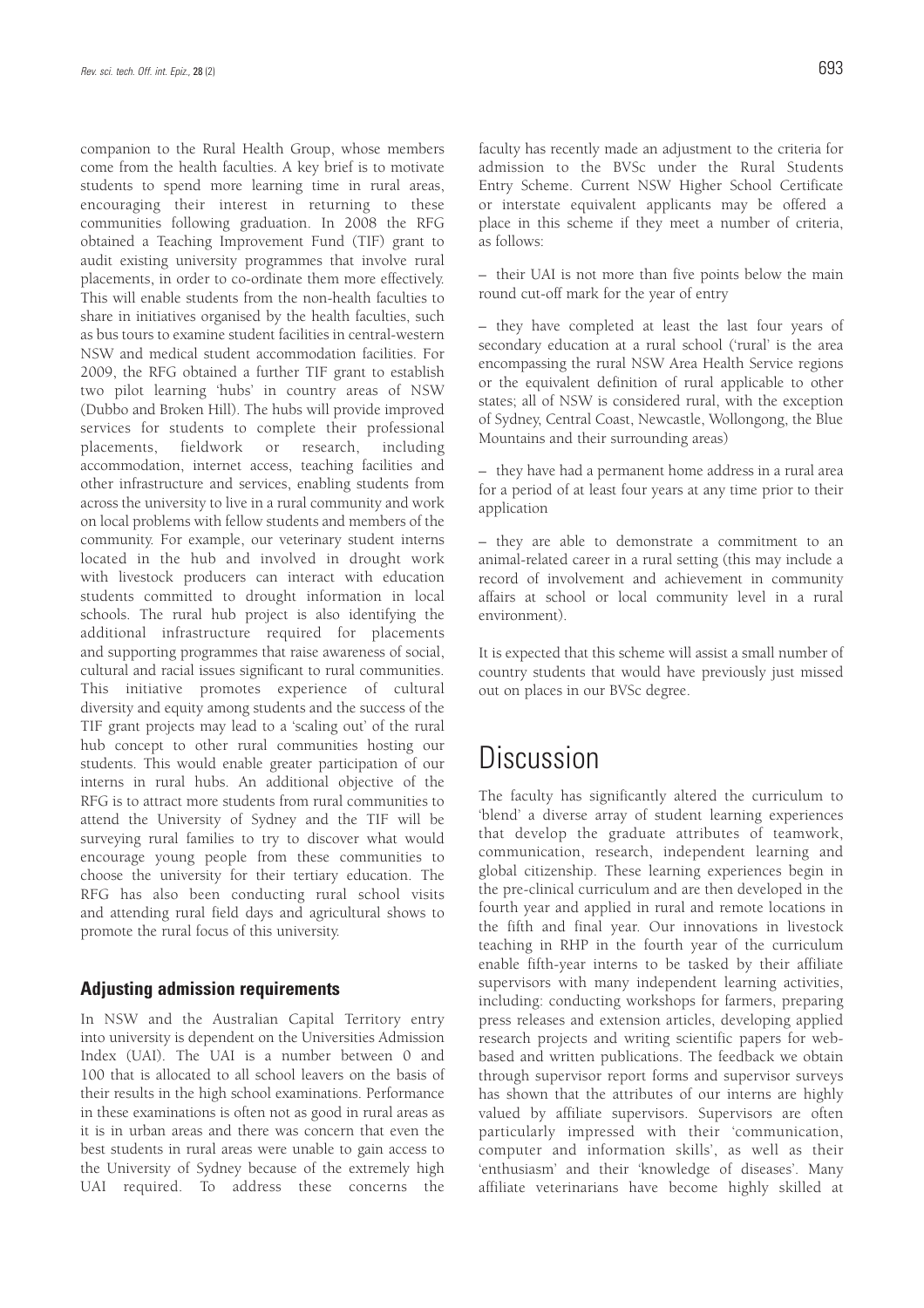supervising students, as is evident from the comments of a recent intern engaged in a southern NSW RLPB:

'It was an honour to spend a month with this DV. I learned very important practical and theoretical skills, such as how to perform a thorough ovine autopsy, how to conduct a herd health investigation, and about important health issues in sheep and cattle. But the most important thing I learned is how to relate to and empathise with farmers so that I can communicate effectively with them when I am a vet.'

Developing the extramural programme has required the teaching staff to develop numerous resources to ensure that students, staff and members of the profession (including extramural supervisors) are able to participate in a 'virtual campus' that supports the needs of each group. Students were prepared for participation in the RHP programme through a new unit of study (Preparation for Veterinary Practice) and the profession was prepared by staff visits to workplaces, the annual conferences for affiliates, a training programme developed by the university for newly appointed veterinarians in disease investigation procedures, and a newsletter to ensure continuous feedback between affiliates and university staff. Staff presentations at the annual conferences of the NSW district veterinarians and the RLPB State Council have assisted this process.

These innovations, which were first developed in 2002, were accompanied by a number of initial difficulties, including some resistance from students and affiliates. Some students were slow to adopt the e-learning portfolio approach in RHP in 2002/2003, although the TILHAPs now operate very smoothly, with students recognising this as an enjoyable learning activity. In RPP, initially both students and affiliate supervisors were concerned that this unit would not meet their expectations. Final-year students are believed to be mainly interested in clinical medicine and our affiliates often lacked confidence in their ability to mentor undergraduates. However, these concerns have been resolved and RPP has now been recognised by staff and the community as a source of students who are of great value to the profession, as demonstrated in the recent emergency disease response to equine influenza. One of our affiliates (Dr Tony Morton of the RLPB in Wagga Wagga) wrote:

'With the battle against equine influenza largely over it is timely to reflect on the magnificent contribution of your students…. They were awesome; they won the respect of Board DVs and rangers, DPI staff and private veterinarians both for their ability and [for their] willingness to work extraordinarily hard and we would have been in a lot of trouble without them.'

Frawley (4) had previously suggested the need for the establishment of a veterinary reserve for emergency disease responses. Our RPP initiative has created an additional 'reserve' of prospective veterinary public health professionals who can be called on to respond to a national animal disease emergency. In the outbreak of equine influenza in 2007, over 40 of our students were actively involved in the field and at Local Disease Control Centres. This experience and our recent survey data give us confidence that our teaching and learning strategy is producing future veterinarians willing to embrace veterinary public health careers, as is evident in a student quote on the learning outcomes achieved in RPP:

'The vets in the RLPB were fantastic and the experience I gained met and exceeded all I hoped my rotations this year would yield. It is a testament to the potential benefit in education and experiential growth which this year's structure allows. Thank you very much for helping make it a reality.'

The productive relationship between industry and the faculty, achieved through electronic communication and personal contact between industry partners, faculty members and the student body, has resulted in numerous benefits to all participants and led to improved assessments, better organisation of the placements and greater sharing of resources. For example, affiliates now have access to library and image database resources and students have more employment opportunities (PhD students have been recruited by CSIRO and a number of universities, and an intern has been recruited by the NSW DPI as a fisheries officer). In addition, affiliates benefit from the communication skills of the interns, with preparation of field day and conference presentations plus scientific papers on new livestock health observations. The interns have made numerous contributions to industry journals such as *Skirting the Issues*, produced by the Australian Sheep Veterinarians Society, and websites such as the RLPB 'Flock and Herd Case Notes'. The RPP study unit increases the exposure of our students to a greater range of pathological material than is available through the university clinics, as DVs perform regular field necropsies for disease diagnosis. The RPP programme also enables students to learn in a broader range of 'live' pathology situations, which is greatly appreciated by students, as demonstrated by this comment from an intern:

'Spending every Thursday practising post-mortem techniques at the local saleyard was great, particularly as these were well supervised, as were tasks such as taking blood whilst on farm-visits.'

Establishing a new extramural programme has not been without its challenges and several major issues have had to be addressed. For example, there were problems with registration requirements (including insurance issues) for student interns participating in work placements. Provisional registration as a veterinary surgeon (intern) was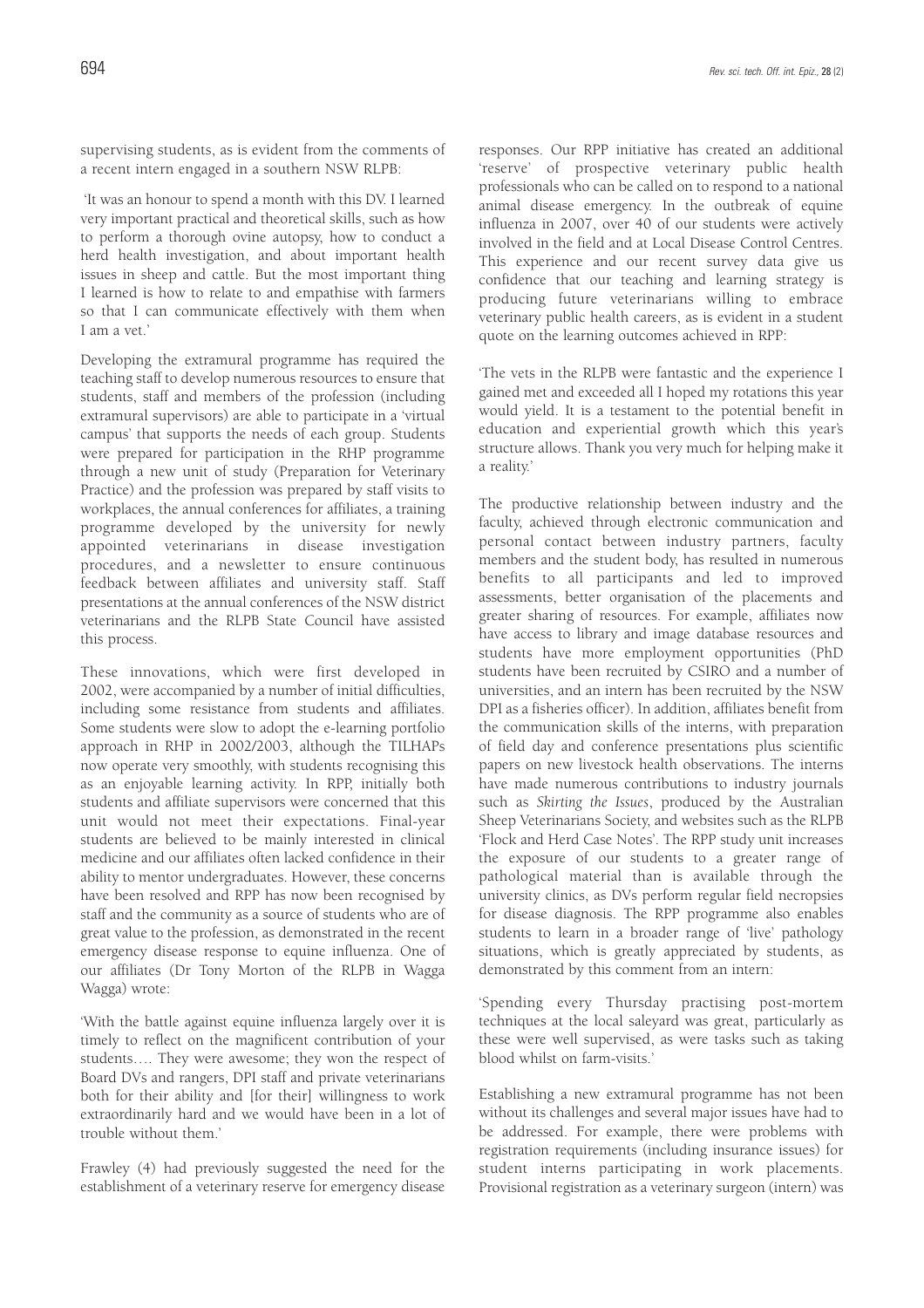developed to enable students to gain broader clinical practice experience and the faculty consulted extensively with the profession, and with legal and risk management experts to achieve a satisfactory outcome for insurance coverage. There were also a number of social barriers to address. Firstly, our urban veterinary students are generally more interested in companion animal practice, due to their lack of exposure to rural communities. Our programme requires a significant change in their attitudes to the role of veterinarians in society, so that students understand the importance of livestock animal health surveillance for food safety and security. Secondly, our programme requires a significant investment by the profession in the education of future veterinarians, without financial reward. Finally, establishing the learning community and the culture of life-long learning that is necessary for this programme to succeed has required that social barriers be addressed through improved collaboration between the stakeholders involved in this partnership and the broader veterinary community.

This faculty has aligned its philosophy with an evidencebased approach to education. The current educational theory is tested in work-based settings and feedback is sought from students, the faculty and the profession to inform the direction for continuous improvement (11). Leadership and innovation in veterinary science are core values for the faculty and our BVSc programme promotes these values. The faculty has consulted widely within the university (e.g. Social Sciences, Education and Health Sciences) and with other universities, both in Australia and overseas, in the development of our programme, stimulating funded research groups (e.g. the RFG) to examine work-based learning enhancements. Our students now enter the profession with a more positive approach to life-long learning stimulated by a combination of authentic work-based experiential learning supported by appropriate university assessments. Preliminary analysis of these innovations in our curriculum suggests that they have been successful in raising student interest in rural and remote communities and public health. We believe we are able to increase both the number of young graduates keen to work in rural and remote communities and their ability to contribute to practice viability when they find employment. However, it is beyond the scope of our curriculum to address ways of retaining them as veterinary service providers in our rural communities and other incentives need to be found by the profession to address the increased mobility of new graduates in and out of rural practice. The recent increase in the number of veterinary schools in Australia, from four to seven, and the resulting increase in the numbers of students that will be qualifying as veterinarians in this country in a few years (graduates from the established schools in Sydney, Melbourne, Brisbane and Perth will soon be accompanied by graduates from Townsville, Wagga Wagga, and Adelaide) are likely to address the apparent need for a regular supply of shortterm rural veterinarians. However, addressing the supply of 'transient' veterinarians in rural practice may mean that there are fewer experienced rural veterinarians with the indepth knowledge of their community and their clients' needs to meet the increasingly complex challenges of the global livestock revolution.

 $\overline{\phantom{a}}$ 

# **Peut-on inciter les jeunes vétérinaires diplômés à exercer en milieu rural et isolé grâce à des programmes de formation innovants?**

### P. Windsor

#### **Résumé**

Les études conduites pour élucider les raisons de la pénurie croissante de vétérinaires exerçant en milieu rural ont révélé que les vétérinaires récemment diplômés quittent de plus en plus tôt les cabinets vétérinaires ruraux qui les emploient à l'issue de leur formation, de sorte qu'il devient de plus en plus difficile de remplacer les anciens praticiens ruraux. L'une des solutions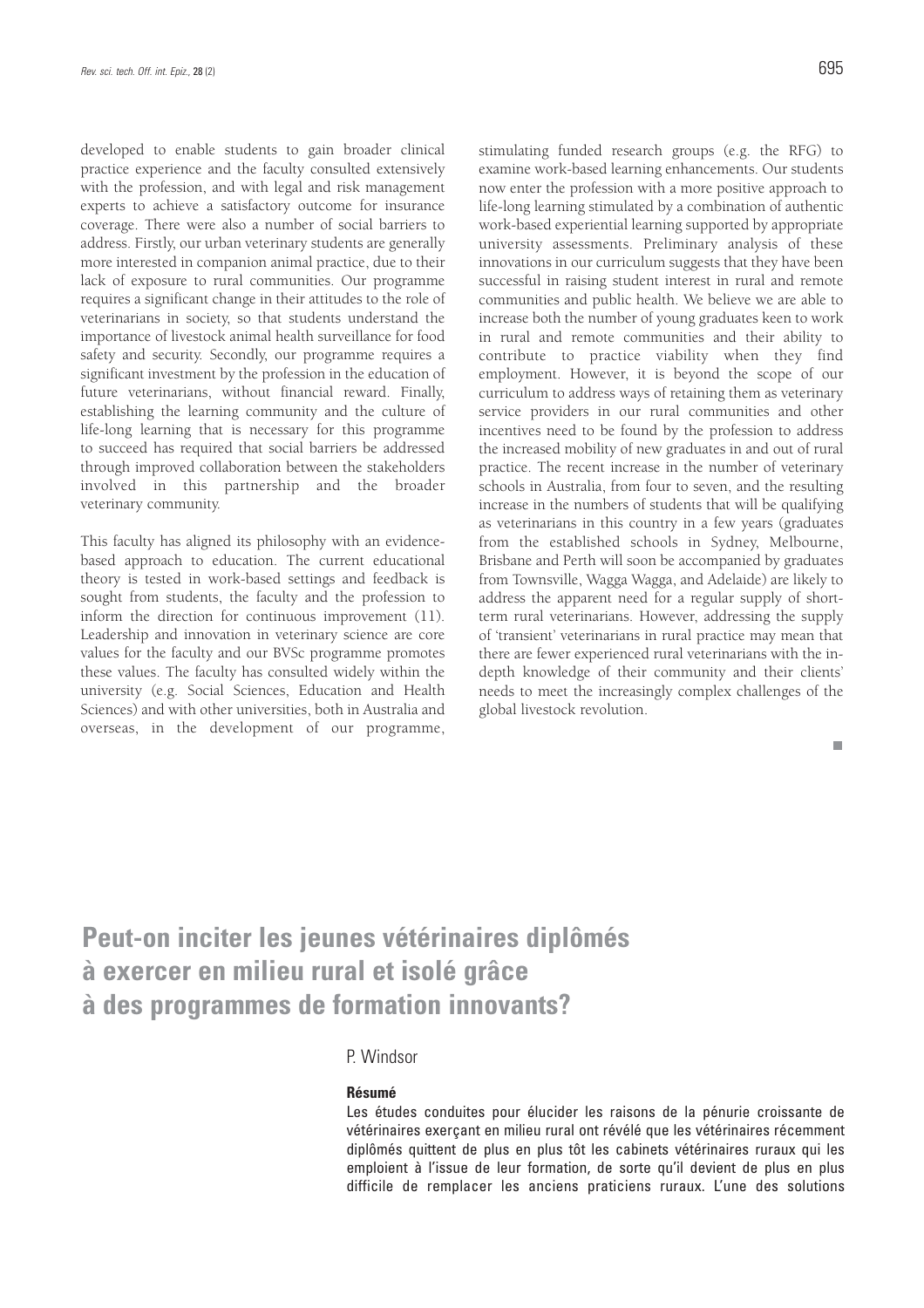envisagées pour résoudre ce problème consiste à mettre en place une licence de sciences vétérinaires visant à motiver les jeunes diplômés à exercer leur activité dans des communautés rurales et isolées et à les rendre opérationnels dès leur entrée dans la vie active. L'auteur examine diverses pistes permettant de mettre en œuvre cette stratégie, en particulier : approfondir les connaissances des étudiants dans les domaines de la santé des animaux d'élevage et de la production animale ; proposer une série de stages en milieu rural pendant la dernière année d'études ; offrir des possibilités de formation à l'étranger et sensibiliser les étudiants sur les conséquences mondiales de la santé des animaux d'élevage ; développer des initiatives de soutien au placement d'étudiants en milieu rural ; adapter les conditions d'admission afin de favoriser l'accès des jeunes issus des milieux ruraux.

#### **Mots-clés**

Animal d'élevage – Apprentissage expérientiel – Australie – International – Programme d'enseignement vétérinaire – Santé publique vétérinaire – Vétérinaire d'exercice rural.П

## **Integración de incentivos en los planes de estudio para que los jóvenes veterinarios ejerzan en zonas rurales alejadas**

### P. Windsor

#### **Resumen**

Los resultados de los estudios sobre la disminución del número de veterinarios de campo mostraron que, tras graduarse, los profesionales permanecían cada vez menos tiempo en las zonas rurales, así como las crecientes dificultades experimentadas para reemplazarlos. El problema podría resolverse mediante la creación de un diploma de primer ciclo universitario en ciencias veterinarias en el que se motive a los jóvenes graduados a trabajar en comunidades rurales alejadas y se garantice su capacidad para ejercer la profesión en cuanto acaban los estudios. El autor examina varias iniciativas al respecto que podrían integrarse en los planes de estudios, como la instauración de una formación más completa sobre la sanidad y la producción pecuarias; la incorporación de periodos de prácticas rotativos en el campo durante el último año de estudios; la posibilidad de estudiar en el extranjero; la integración de las consecuencias mundiales de las enfermedades del ganado en los programas; la mejora de las oportunidades de estudio en las localidades rurales y la adaptación de los requisitos de admisión para aumentar el ingreso de estudiantes de zonas alejadas.

### **Palabras clave**

Aprendizaje basado en la experiencia – Australia – Ganado – Internacional – Plan de estudios veterinarios – Salud pública veterinaria – Veterinario rural. ٠